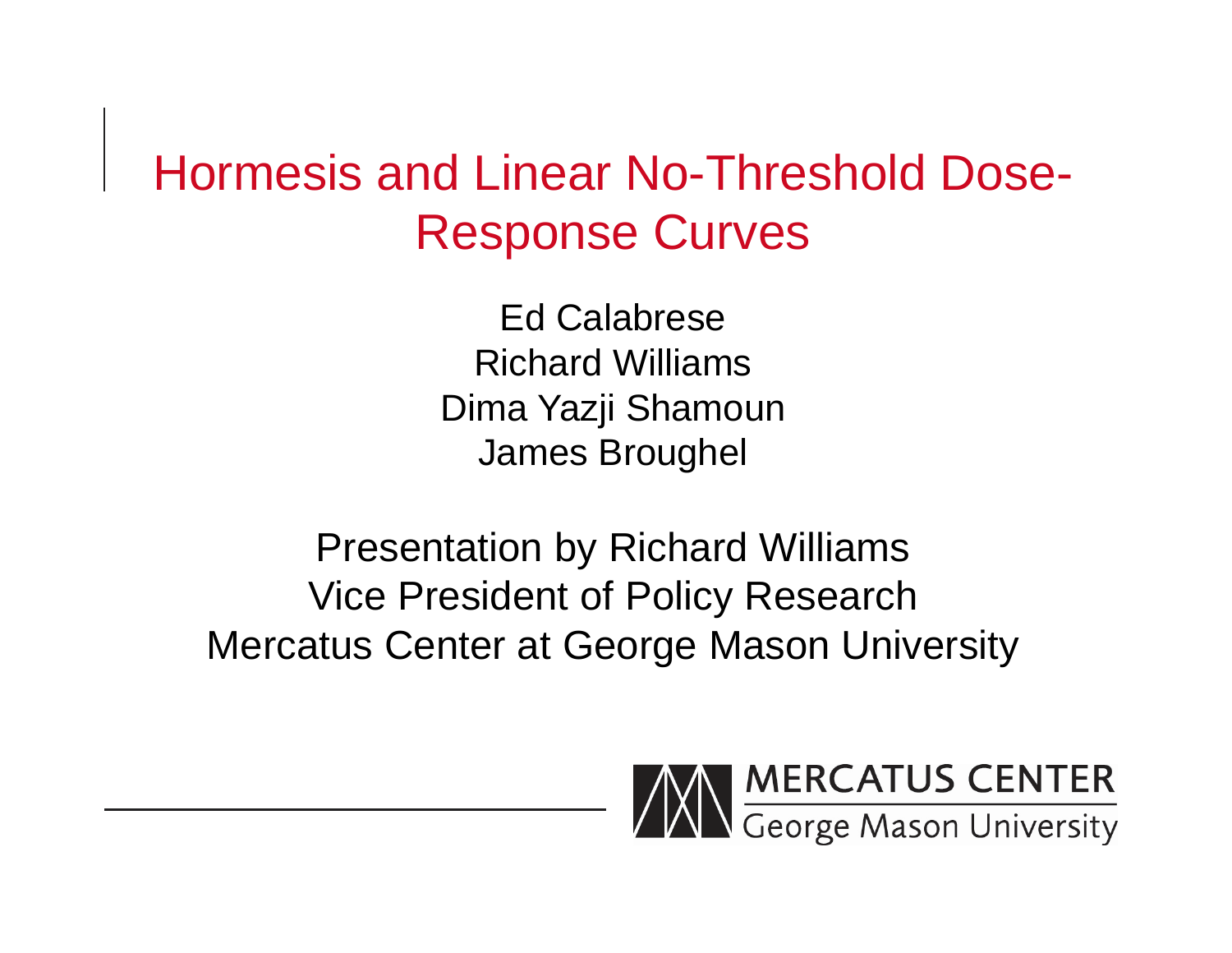### Growth in Regulatory Agencies



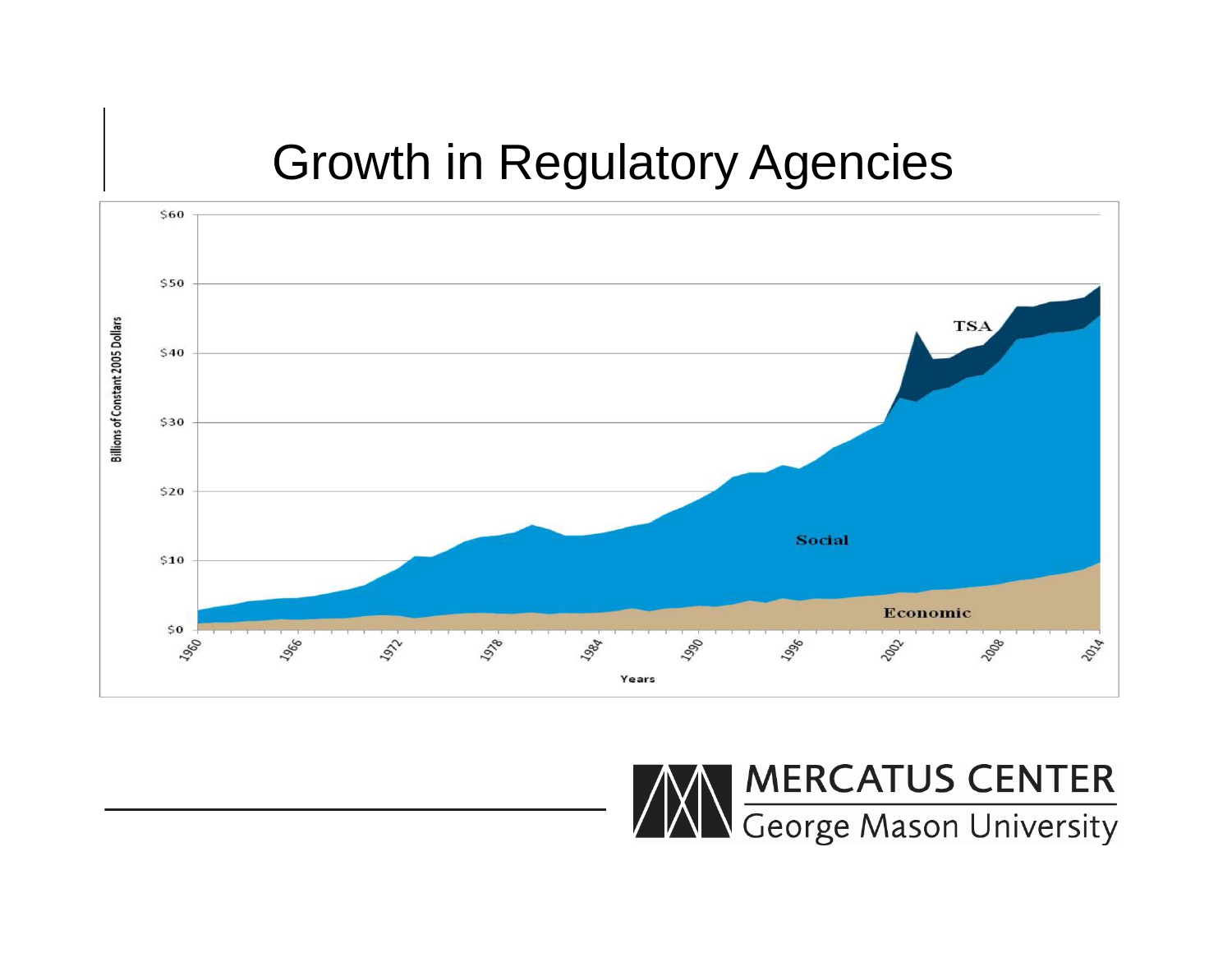#### Growth in Regulations

Figure 1. Total Annual Regulatory Restrictions, 1997-2012

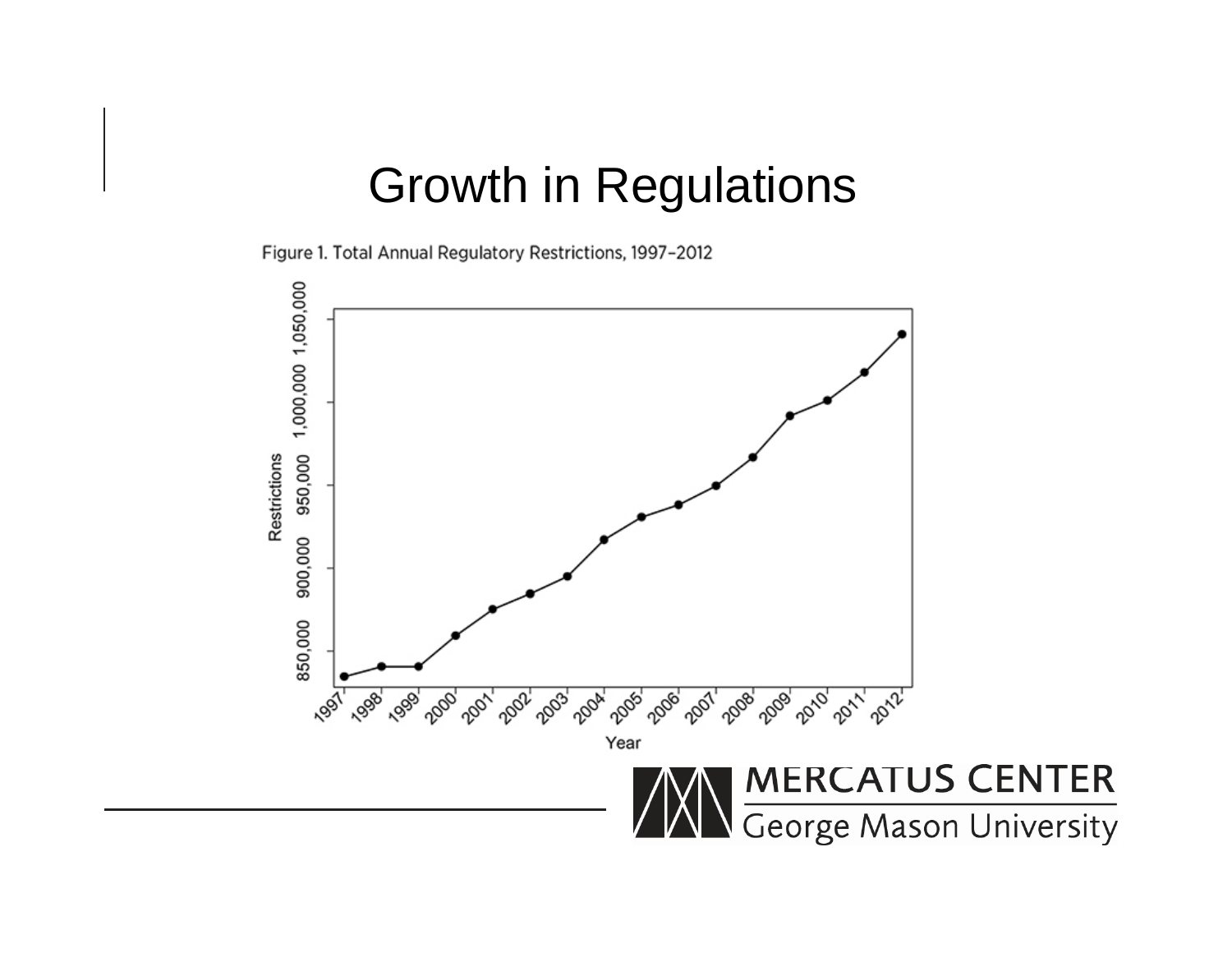

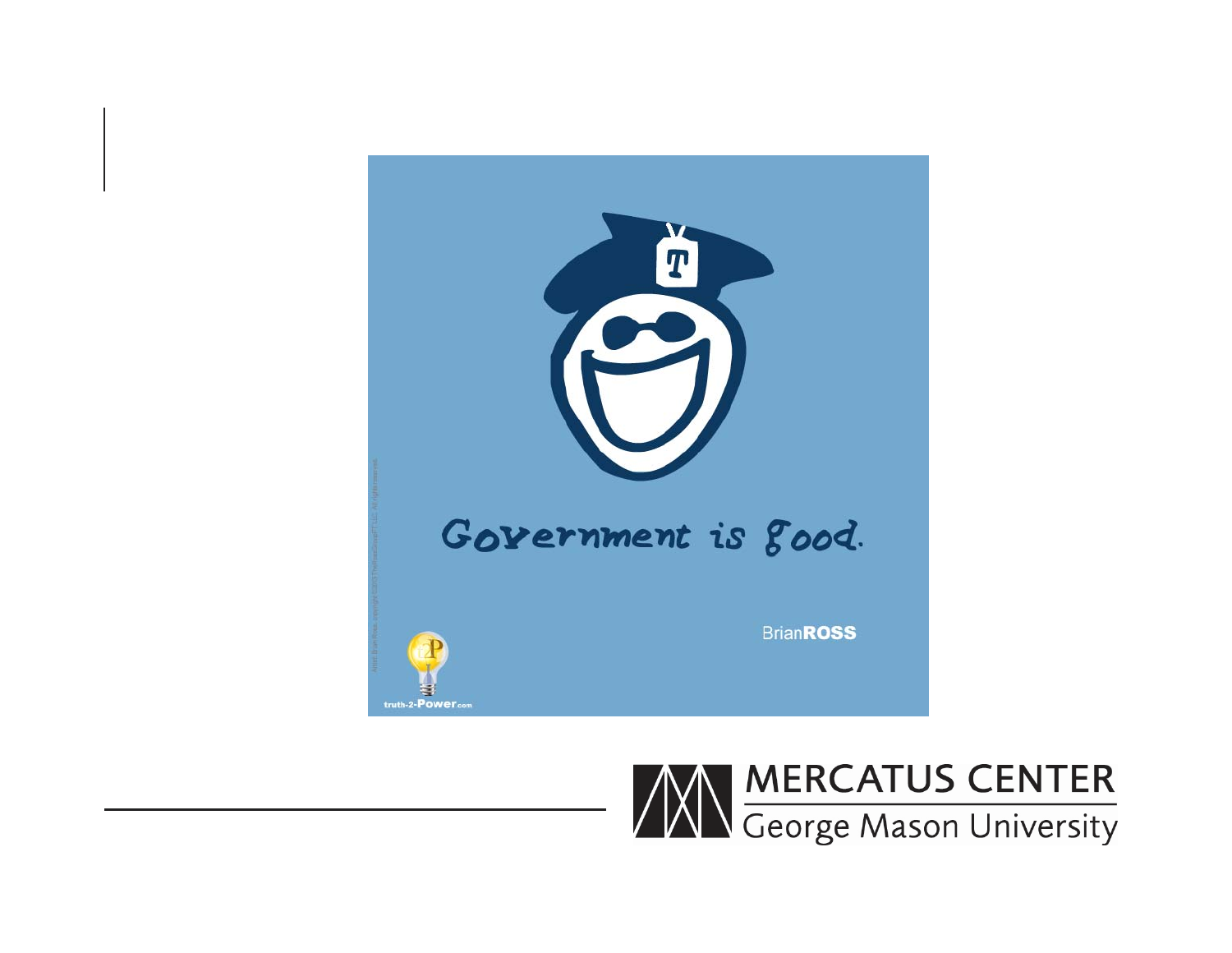# Analysis for Regulation

**Risk Assessment** 

k Assessment Benefit-Cost Analysis





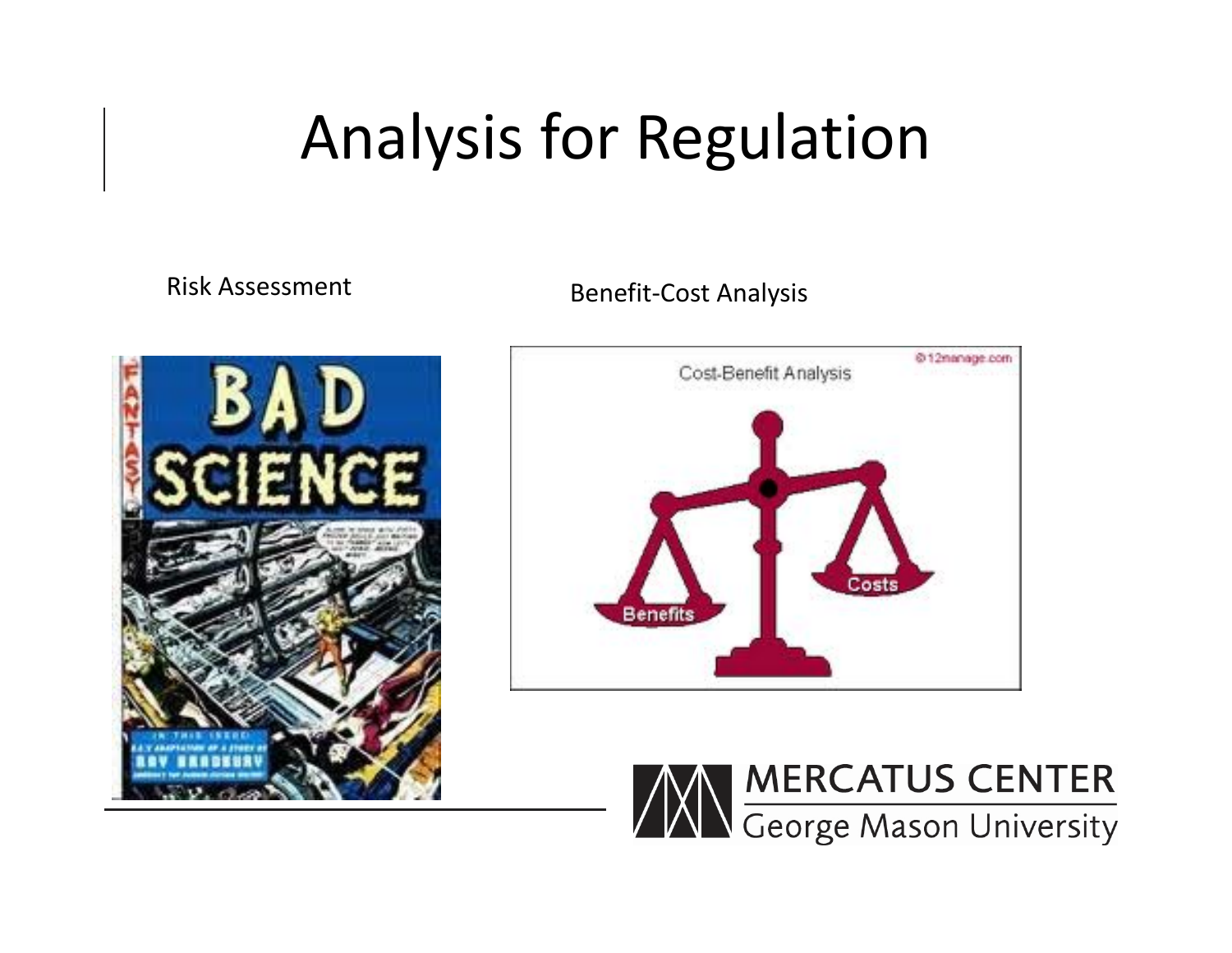





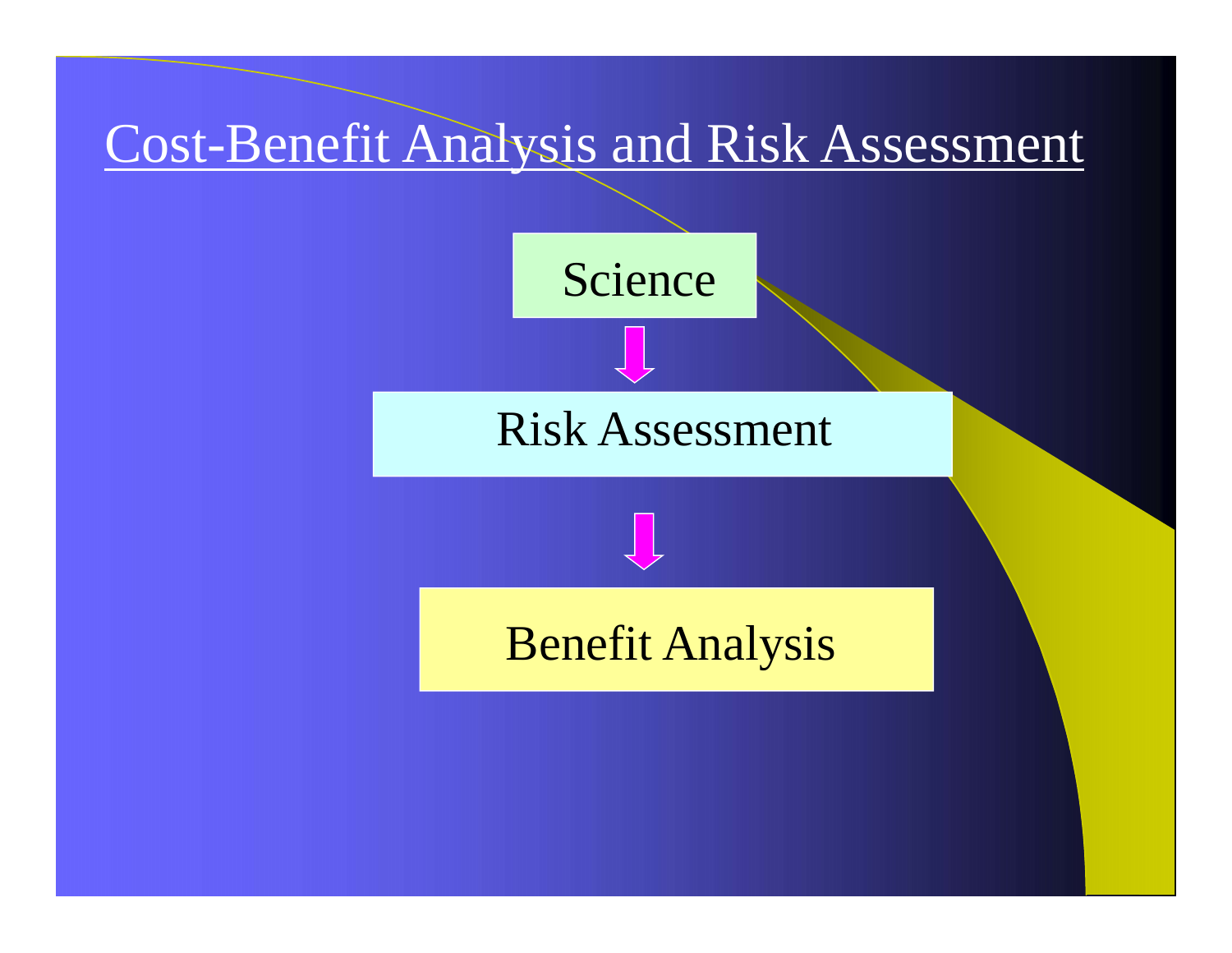### Cost‐Benefit Analysis and Risk Assessment

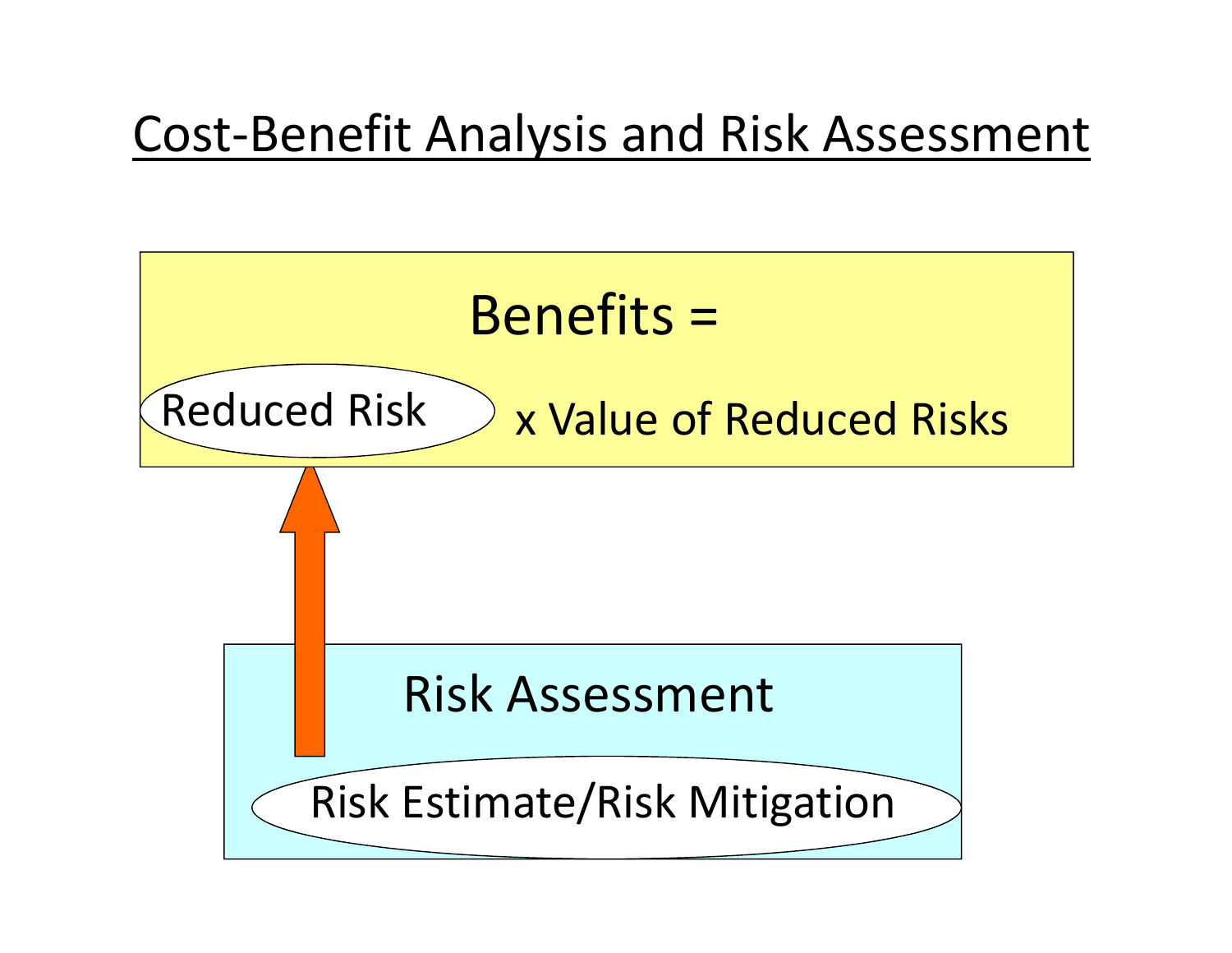### Cost‐Benefit Analysis and Risk Assessment

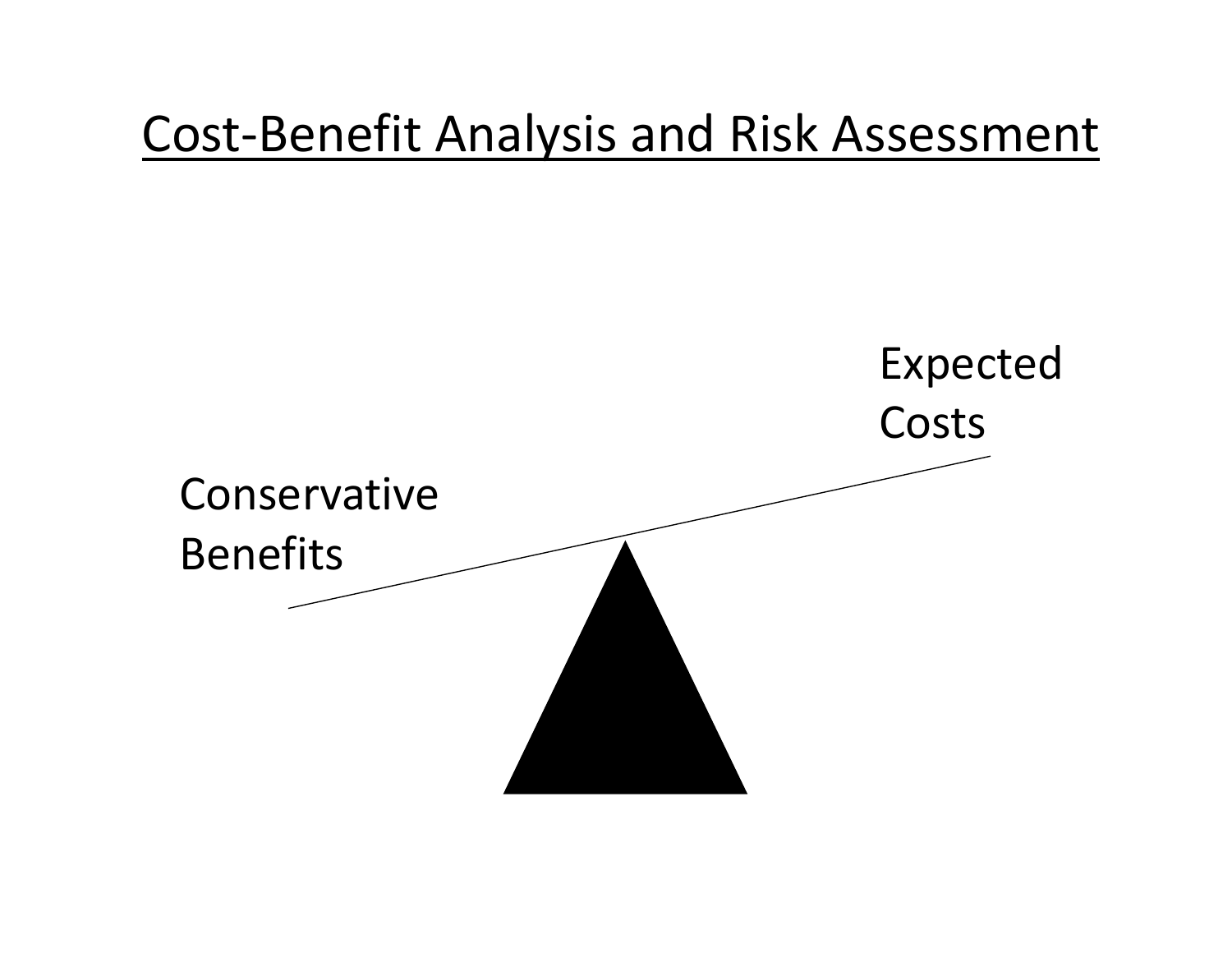# Overestimating Risks and Benefits: So What?

- Should have spent resources elsewhere.
- Risk/risk trade‐offs.
- Extent of bias unknown

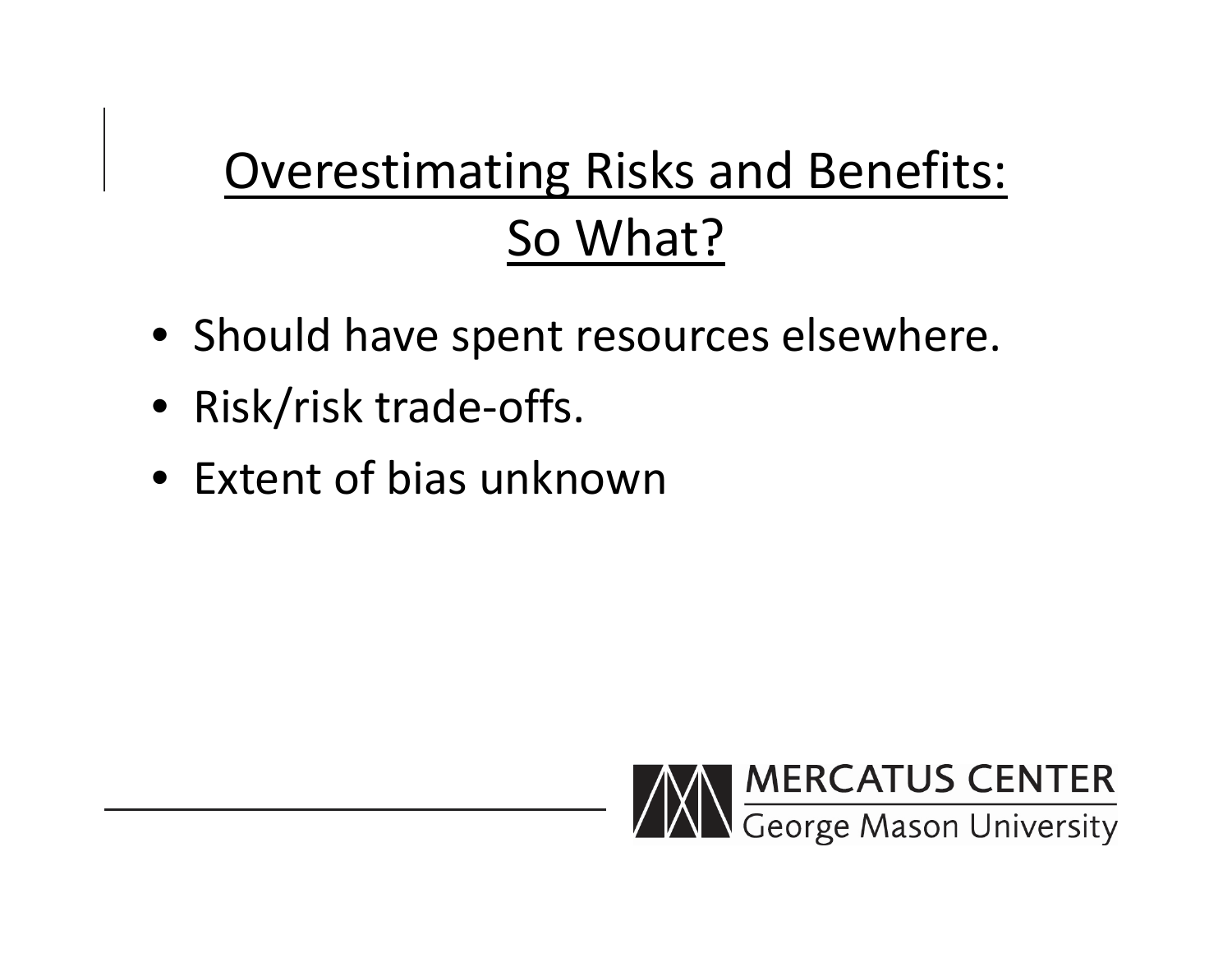#### Linear No Threshold Dose‐Response Model

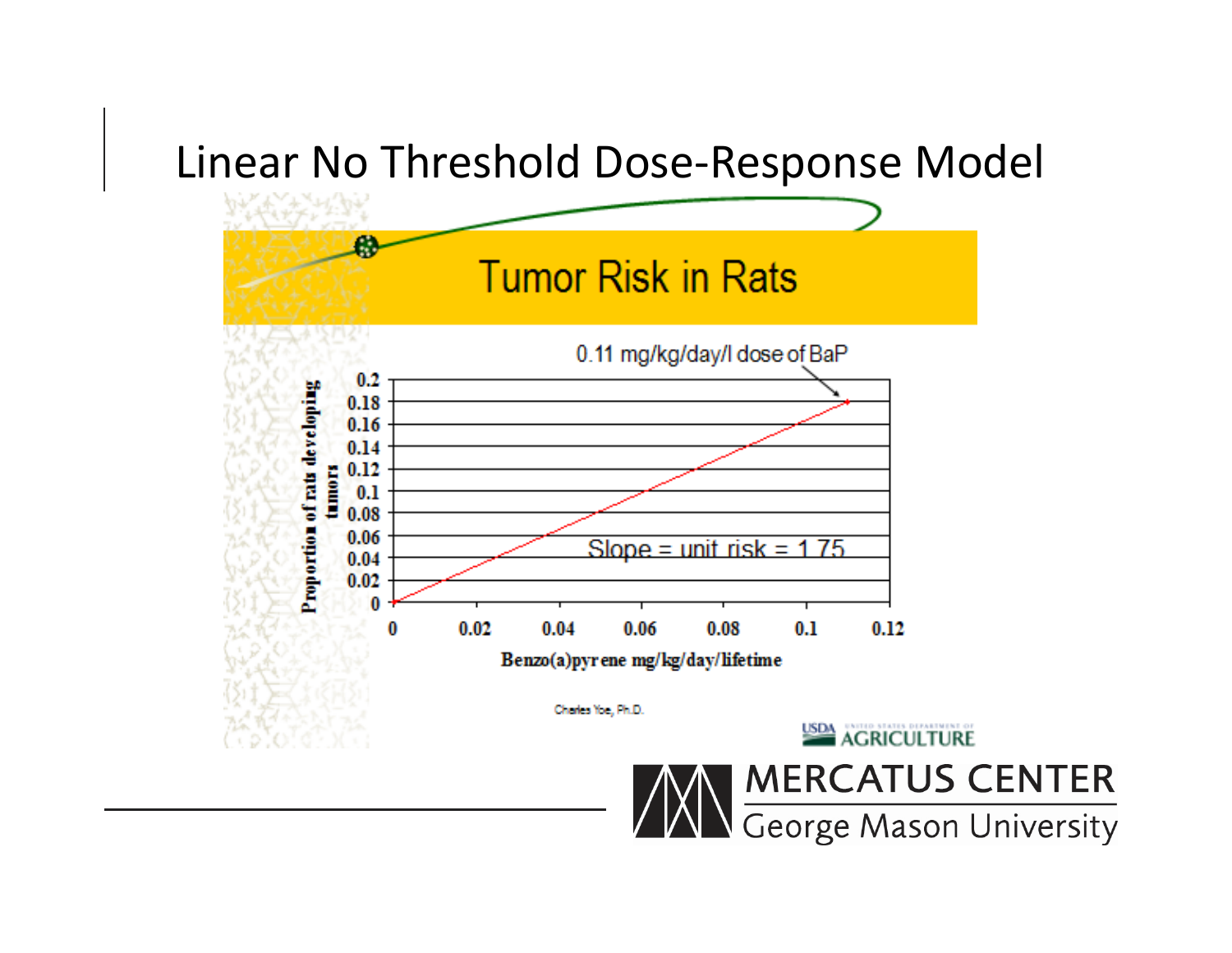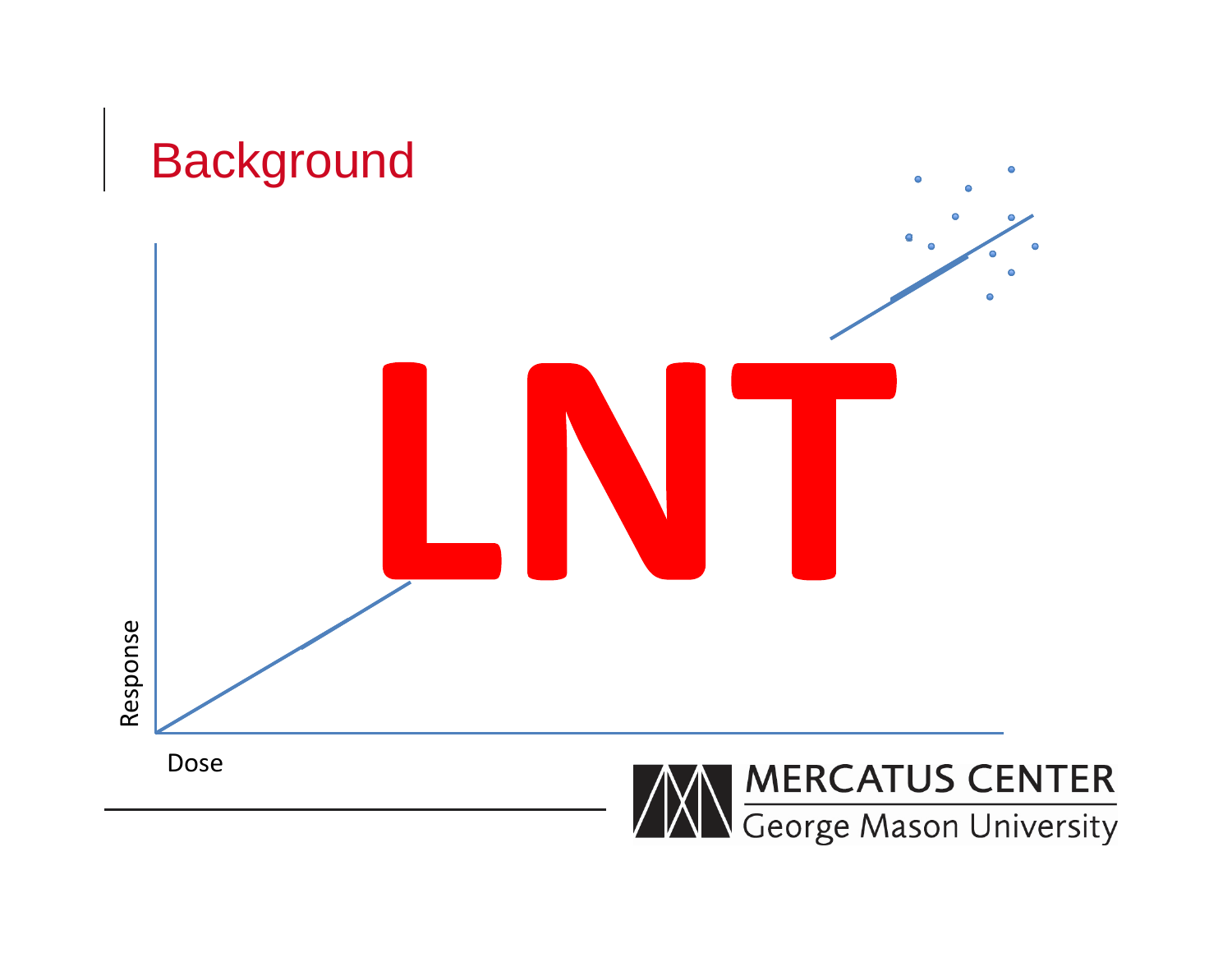### How Did We Get Here?





**CENTER** 

Shrug this off if you can or laugh at it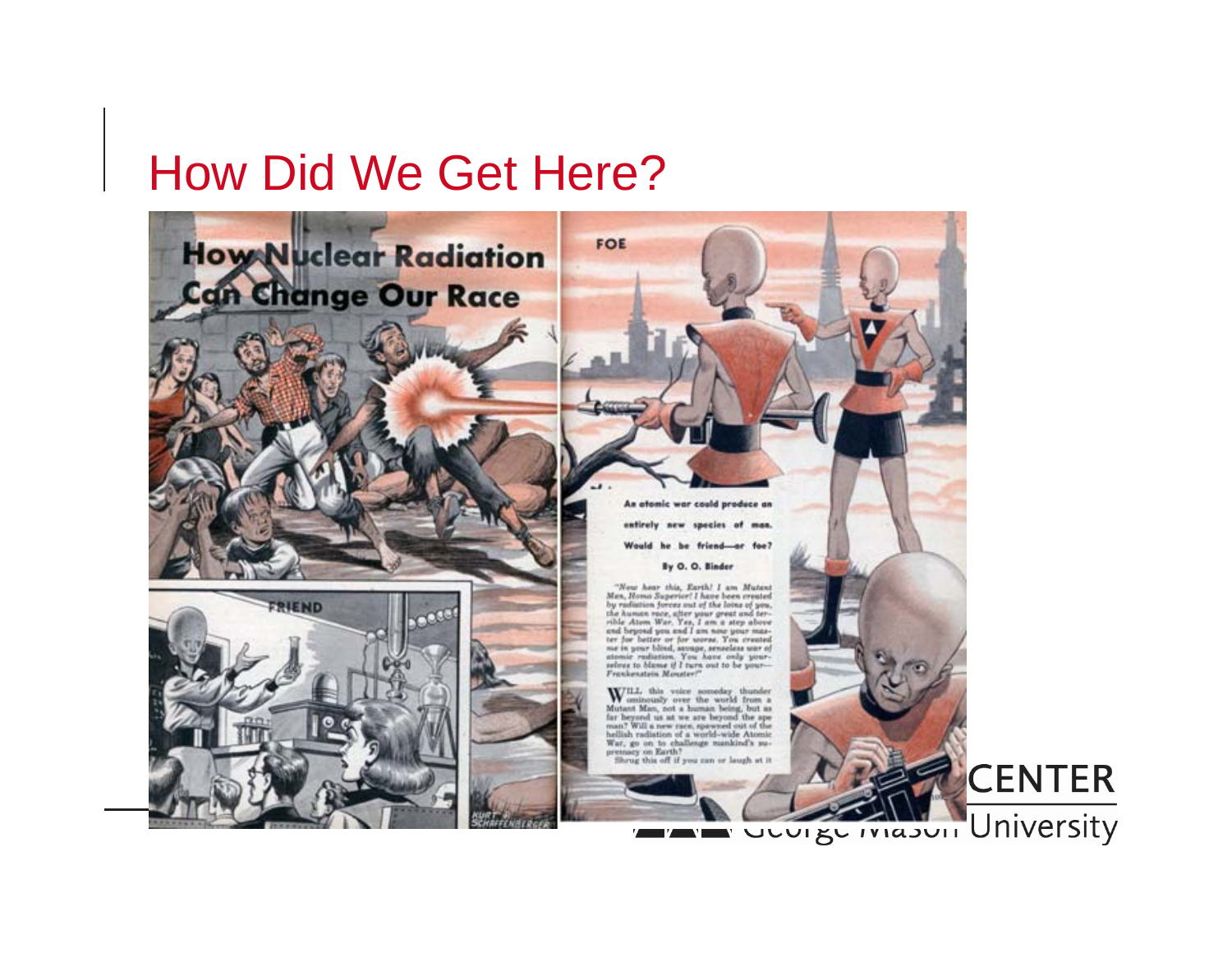### Hormetic Response

Low levels of stress or damage resulting in improved fitness for some physiological systems for a finite period

- Disruption of homeostatis
- Modest overcompensation
- Reestablishment of homeostatis
- Adaptive nature of the process

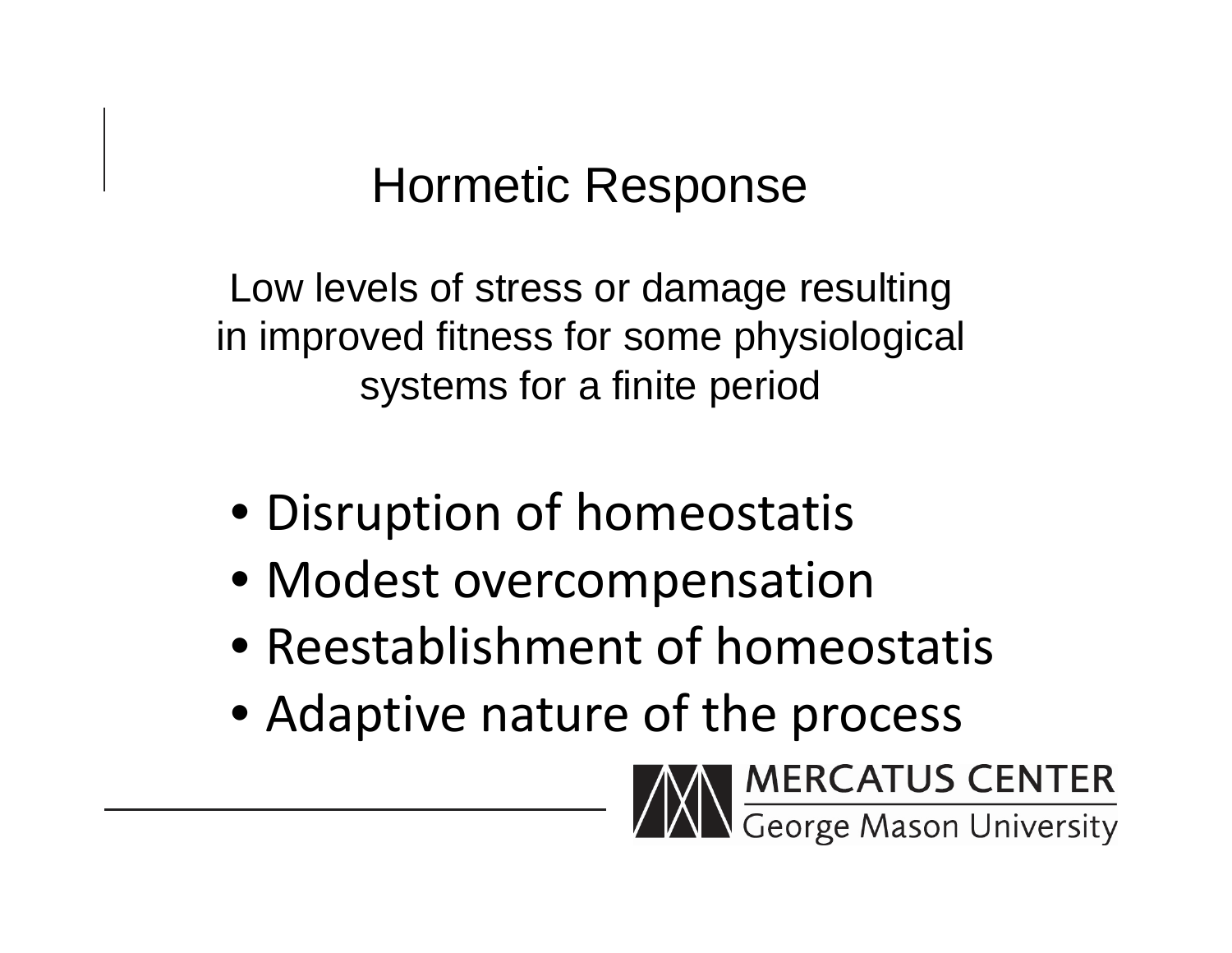## Pre-Conditioning

- •Radiation
- $\bullet$ Exercise
- $\bullet$ Fasting
- •Heavy metals
- •**Chemicals**
- •Light
- • Blood or oxygen restriction
- •Cold or Heat
- •Interrupted sleep
- •Inflammation
- •• Brain Functioning (Alzheimers)
- $\bullet$ Glaucoma
- •Depression
- • Recovery from Surgery
- •Stroke
- •CVD
- • Multiple other diseases
- •Longevity

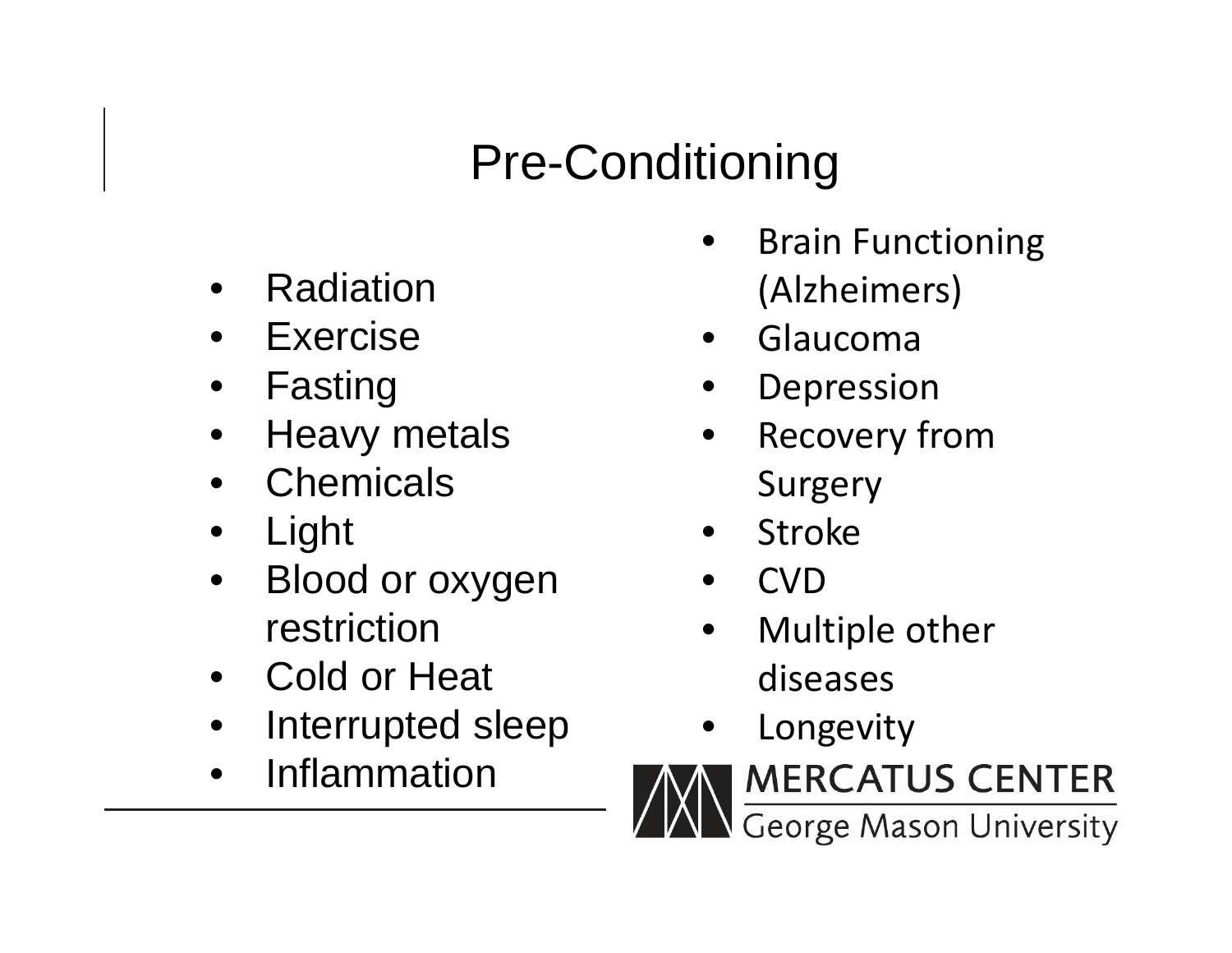#### Challenges to LNT



Figure 1: 'Linear-No Threshold' model (linear) vs. 'Hormesis' model. ZEP refers to 'zeroequivalent point' or the level of radiation that neither does harm nor good. (Adapted from Luckey, 1991.')

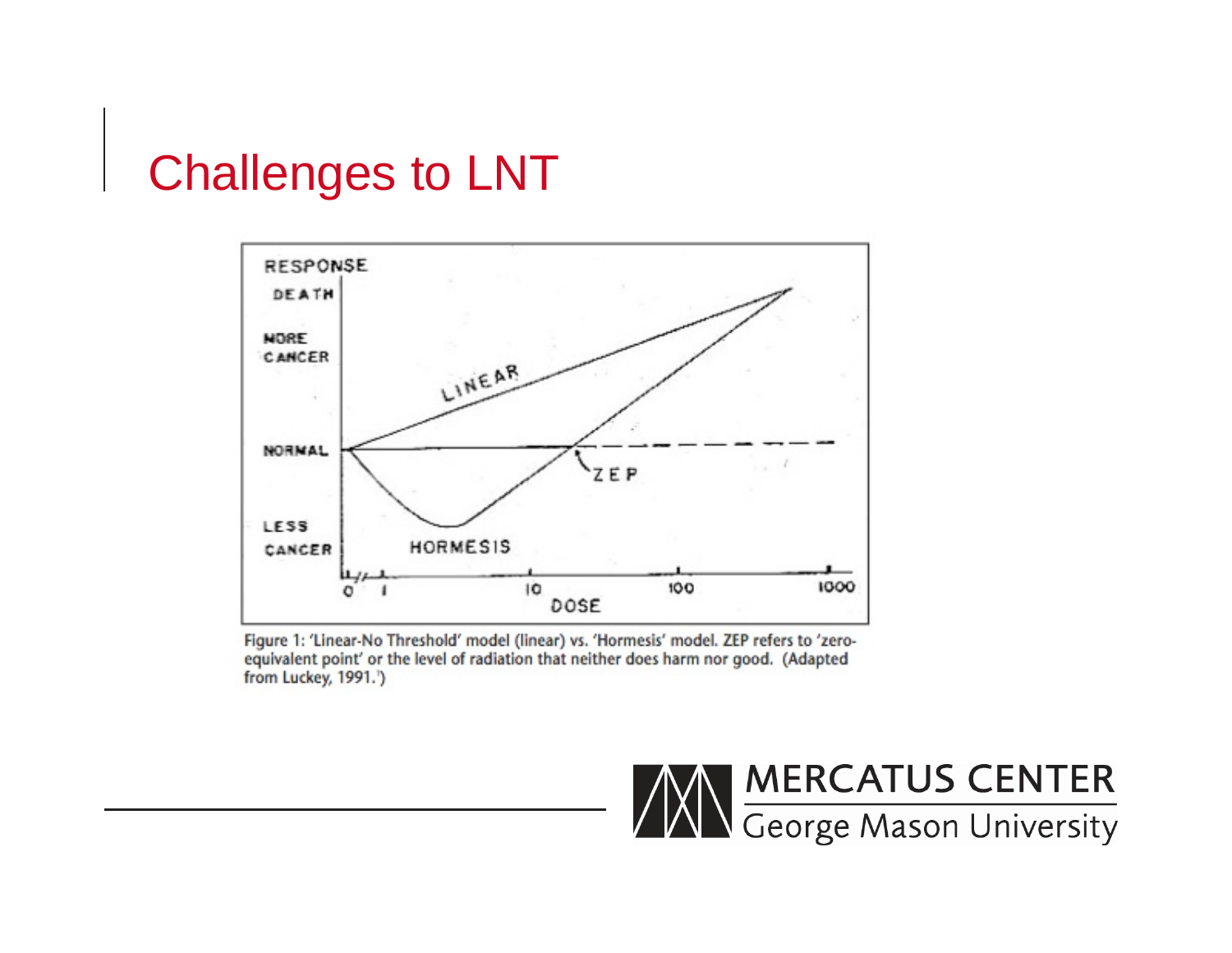#### Locations

**Cities** Highways Golf courses Buildings

Risk/Risk Trade-offs

Risk is Ubiquitous

Chemical – Pesticides, Air pollutants

Physical – Guns, Earthquakes, Accidents

Microbiological – E. coli, Influenza

Radiological - Radon

Activities

Sleep Eat Work Play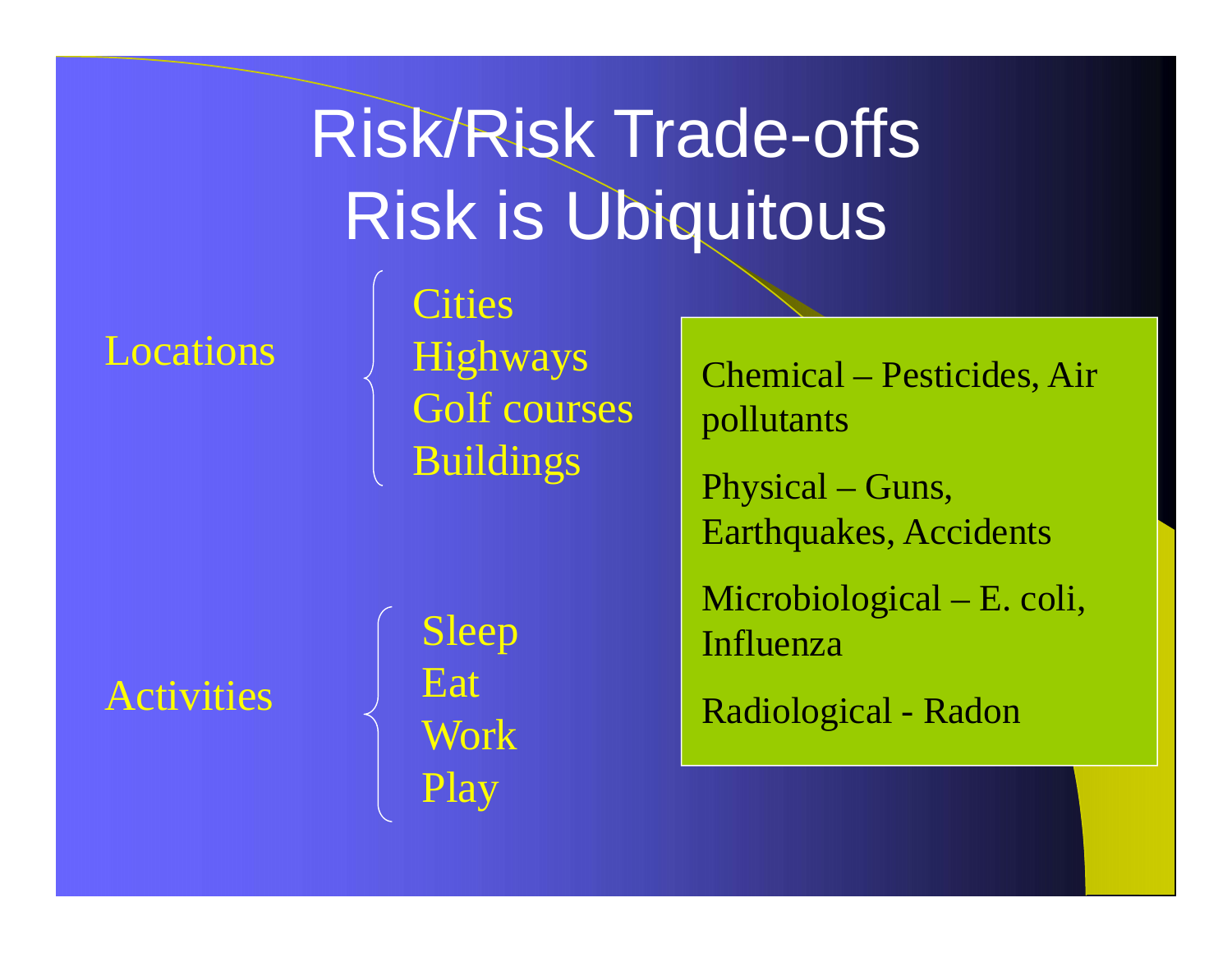# Countervailing Risks

Risk/Risk Analysis - An analysis that compares the intended reduction in risk with the unintended increase in risk that results by substituting different technologies.

Health/Health Analysis - Health/health analysis analyzes the portion of every private dollar that goes to reducing risk by regulation and determines the amount of private risk reduction that would not be purchased.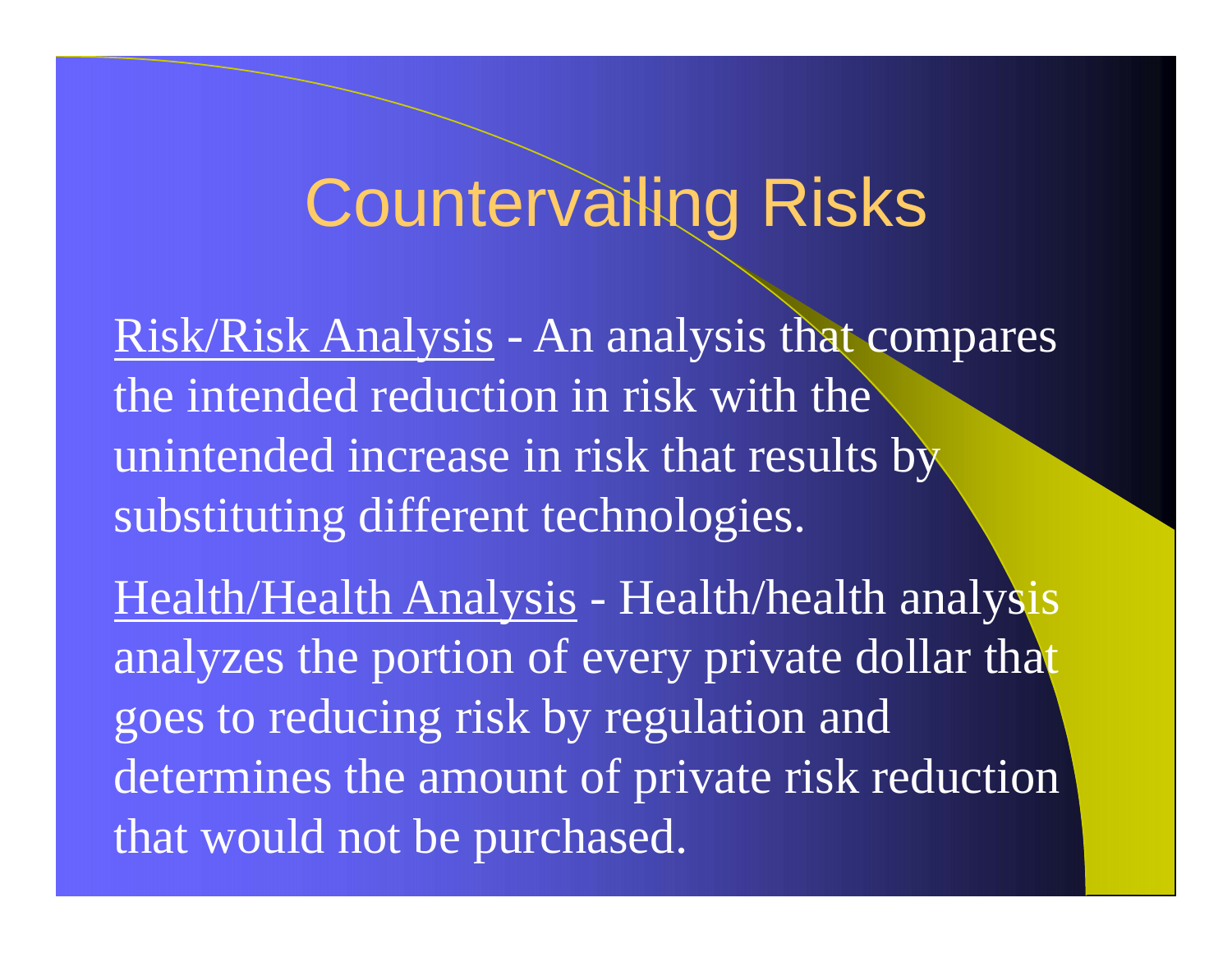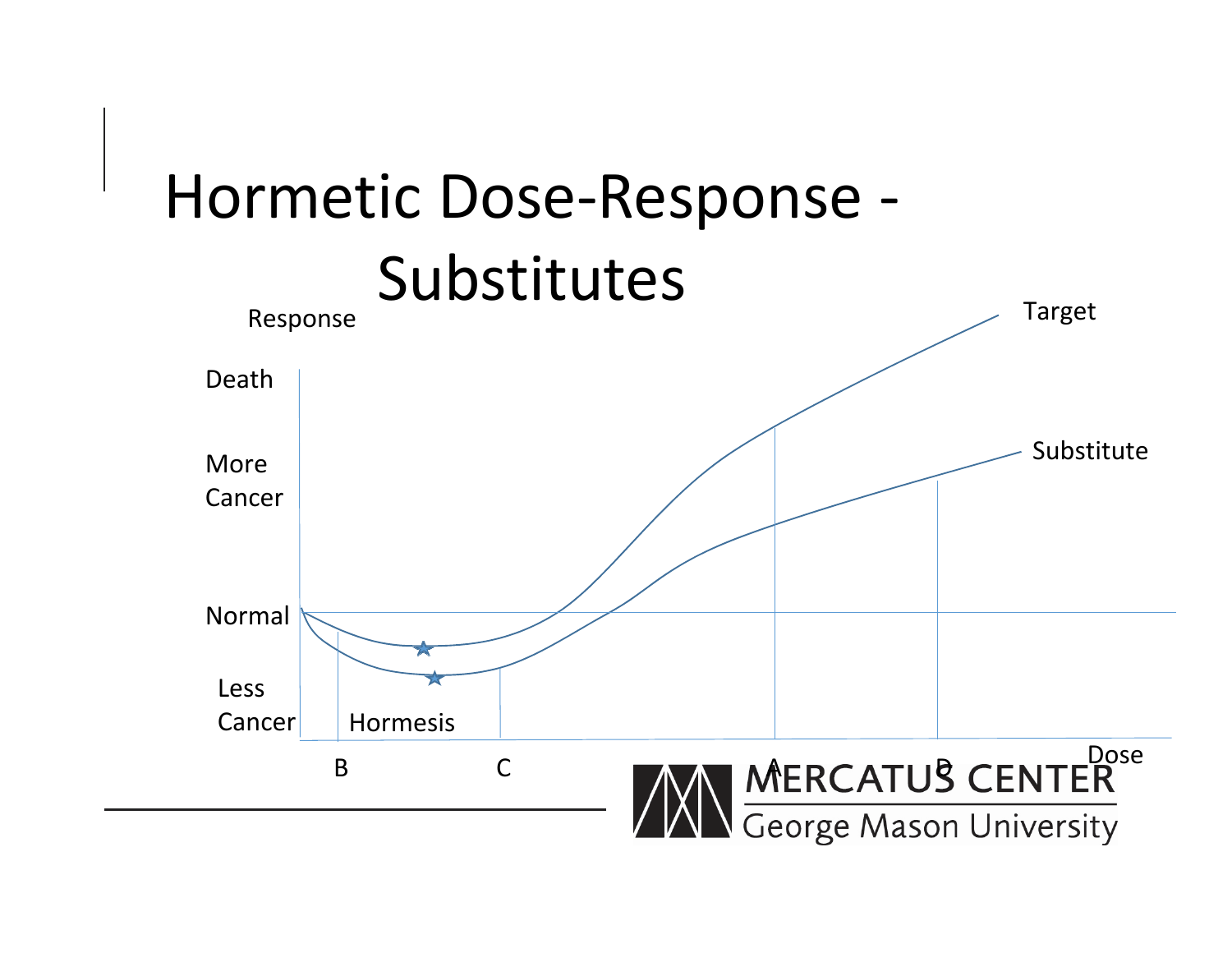### Health/Health Analysis Private Risk Reduction